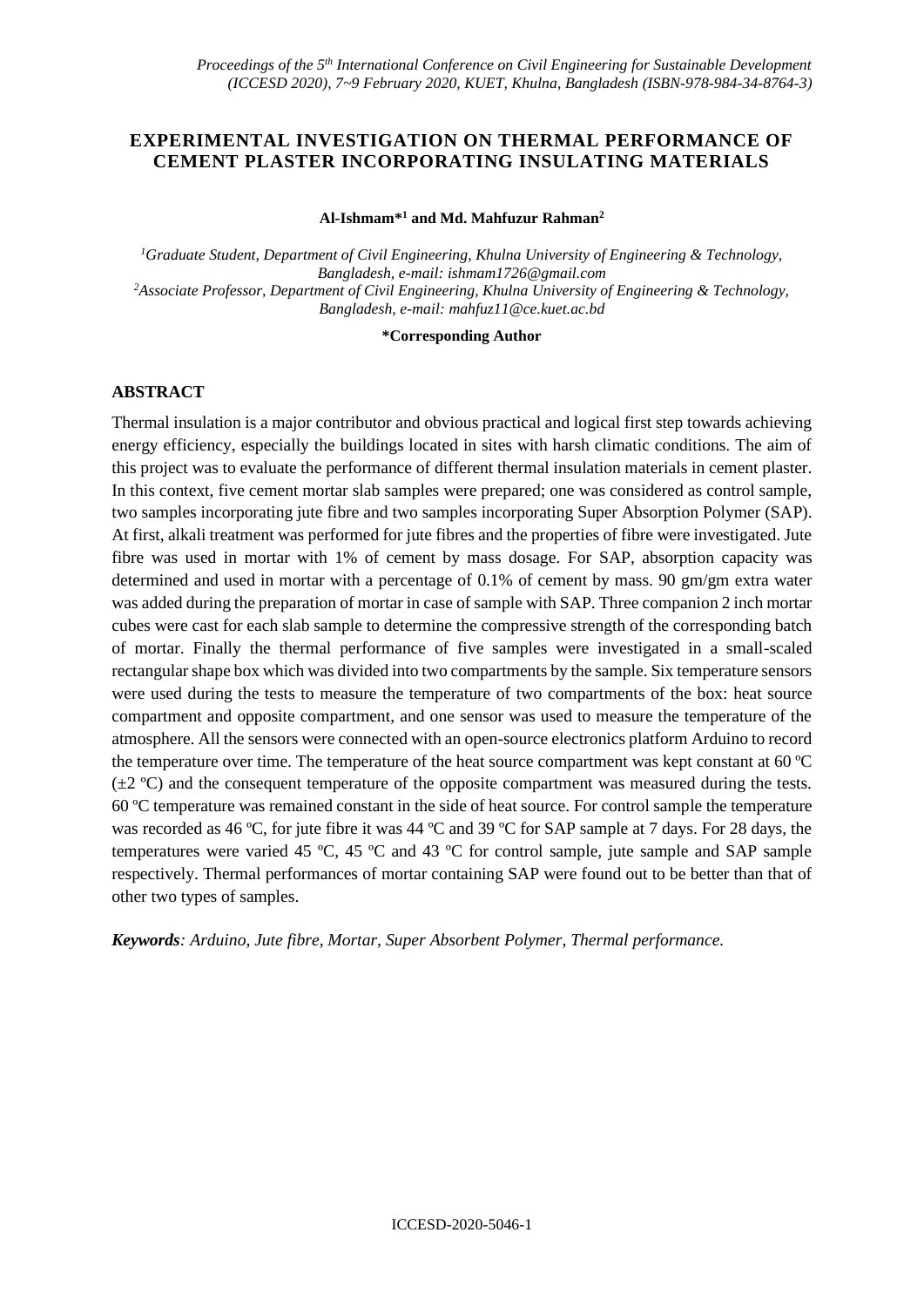## **1. INTRODUCTION**

Construction industry is now-a-days moving towards more sustainable and energy efficient solution. However, global warming has been triggering more usage of air conditioning system in residential as well as office area (Mallik, 1996). Therefore, energy consumption has been grown largely over the years. In this context, an economical solution is necessary to maintain the temperature of habitational area comfortable. Many natural and artificial materials have been used as thermal insulator over the years (Al-homoud, 2005, Jelle et. al., 2012, Papadopoulos, 2005). Jute fibre and Super Absorbent Polymer can be regarded as natural and artificial material, respectively, having thermal insulation properties (Jin et. al., 2000). The main objectives of this study was to establish an experimental setup for measuring thermal performance of cement plaster and to determine the performance of cement plaster incorporating natural fibre (jute fibre) and Super Absorption Polymer (SAP). In this context, five cement mortar slab samples were prepared; one was considered as control sample, two samples incorporating jute fibre and two samples incorporating Super Absorption Polymer (SAP) to determine the thermal performance of mortar plaster.

## **2. METHODOLOGY**

## **2.1 Insulating materials**

## **2.1.1 Super Absorbent Polymer (SAP)**

Super Absorbent Polymers are usually composed of ionic monomers and can absorb high amount of moisture using a low cross-linked density. They can absorb moisture up to several hundred times of its own weight under pressure (Mechtcherine, 2016). Considering the workability and strength of mortar, SAP dosage of 0.1% of the cementitious material was found to provide better result within the range of 0.1%~0.3% SAP of cementitious material used in mortar (Dang & Zhao, 2018). In this context, the dosage of SAP was adopted as 0.1% of binder material in this experiment.

## **2.1.2 Alkali treatment of jute fibres**

Jute fibre was also utilized as the insulating material in this research work. However, hydrophilic properties of Jute fibre was the main challenge to use it in the mortar. To overcome this issue, the jute fibres were treated in alkali solution. A 5% NaOH solution with a liquor ratio of 15:1 was used and the temperature was kept constant at 30  $^{\circ}$ C (Figure 1). The jute fibre length was approximately 12 mm. Alkali treatment of Jute fibre was applied because of the increase in tensile strength of Jute fibre compare to that of untreated Jute fibre (Ray et al., 2002). After the alkali treatment process continued for 4 hours, Jute fibres were thoroughly washed by distilled water to remove the NaOH from the Jute fibre surface. Finally the Jute fibre were oven dried for  $6\degree$ C for 6 hours to remove any moisture content from the fibre.



(a) Jute fibres cut into small pieces (Approx.12 mm in length)

ICCESD-2020-5046-2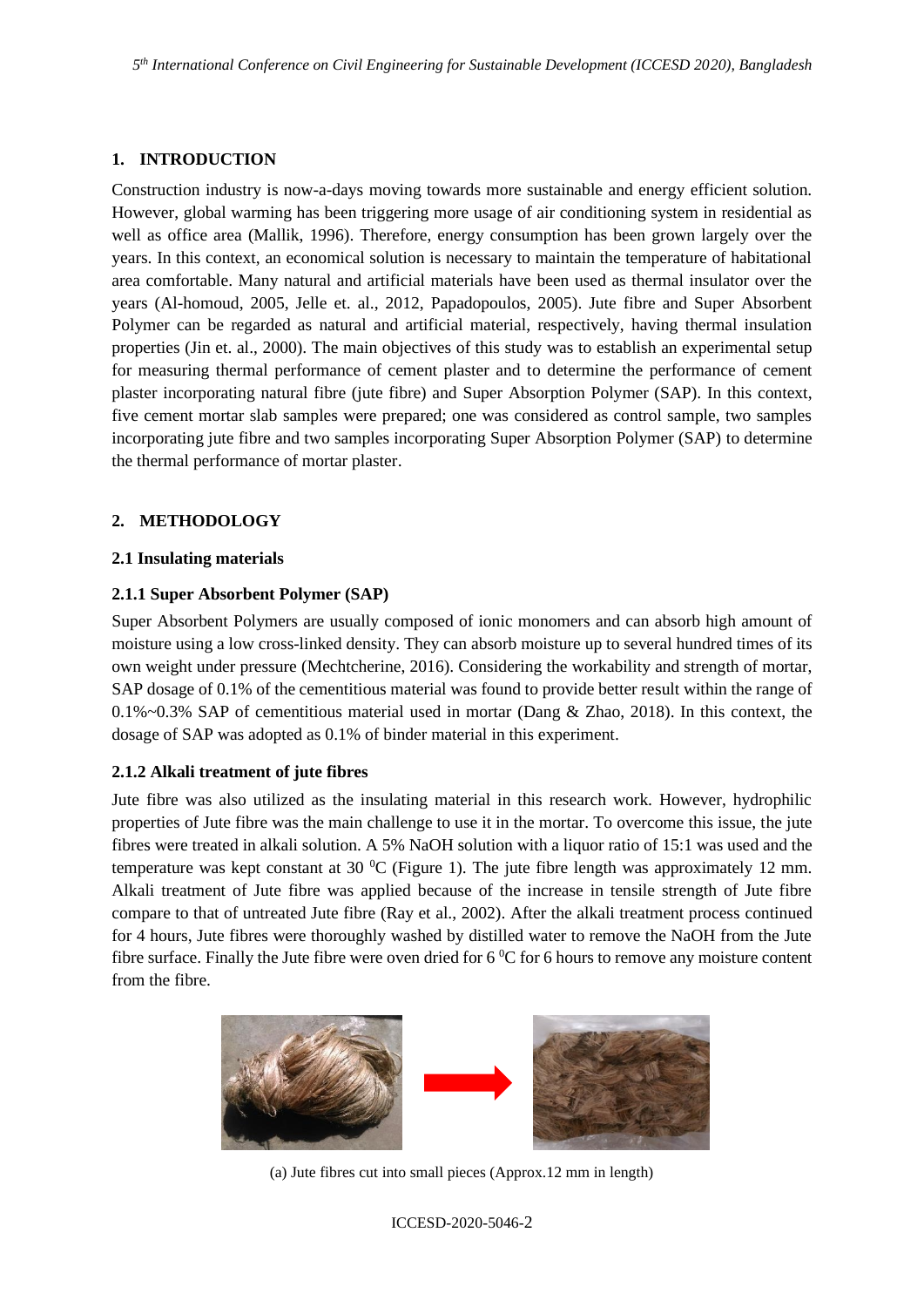





(b) Jute fibres soaked with 5% NaOH solution for 4h.

(c) Jute fibres after treatment

Figure 1: Alkali treatment of jute fibres

## **2.2 Specimen Preparation**

Slab samples, made of cement mortar were used in this research work. Two insulating materials - SAP and jute fibres were used in this experimental work. Therefore, total five samples; two for each categories of insulating materials and one as control sample were used in this experimental work. All samples were identical in shape having dimension of 1000 mm  $\times$  1000 mm  $\times$  25 mm as shown in Figure 2. The thickness of sample was considered to be the representation of wall plaster. Three mortar cube samples were also prepared with each slab sample for determining their corresponding compressive strength.



Figure 2: Specimen with dimension

# **2.3 Mix proportions**

For samples with SAP, 0.1% of cement and 90 gm of extra water per gram of polymer was used for this experimental work. For samples with natural fibres, 1% of cement by mass was used which is summarized in Table 1. For control sample, the mortar ratio was 1:4 according to ASTM C926 and the water-cement ratio was 0.485 according to ASTM C109.

| <b>Specimen type</b>       | <b>Insulating materials</b>    | No. of specimen |
|----------------------------|--------------------------------|-----------------|
| <b>CS</b> (Control Sample) | <b>Controlled Sample</b>       |                 |
| <b>SS (SAP Sample)</b>     | $SAP(0.1\% \text{ of cement})$ | 02              |
| <b>JS</b> (Jute Sample)    | Jute Fibre (1% of cement)      | 02              |

Table 1: Specimen with different proportion of insulating materials

## **2.4 Preparation of the small-scaled box**

A small-scaled box was prepared with wooden pieces of 1 inch thickness having dimensions of 2 m  $\times$  $1 \text{ m} \times 2 \text{ m}$  (*L*×*H*×*W*) as shown in Figure 5. Inside the box, there were two pairs of wooden bits to hold the specimen remaining upright vertically, which divided the box into two compartments and act as a thermal barrier between two compartments of the box. One part of the compartment was accommodated with heat source while the other was represented as an interior of a room. GLS (General Lamp Shape)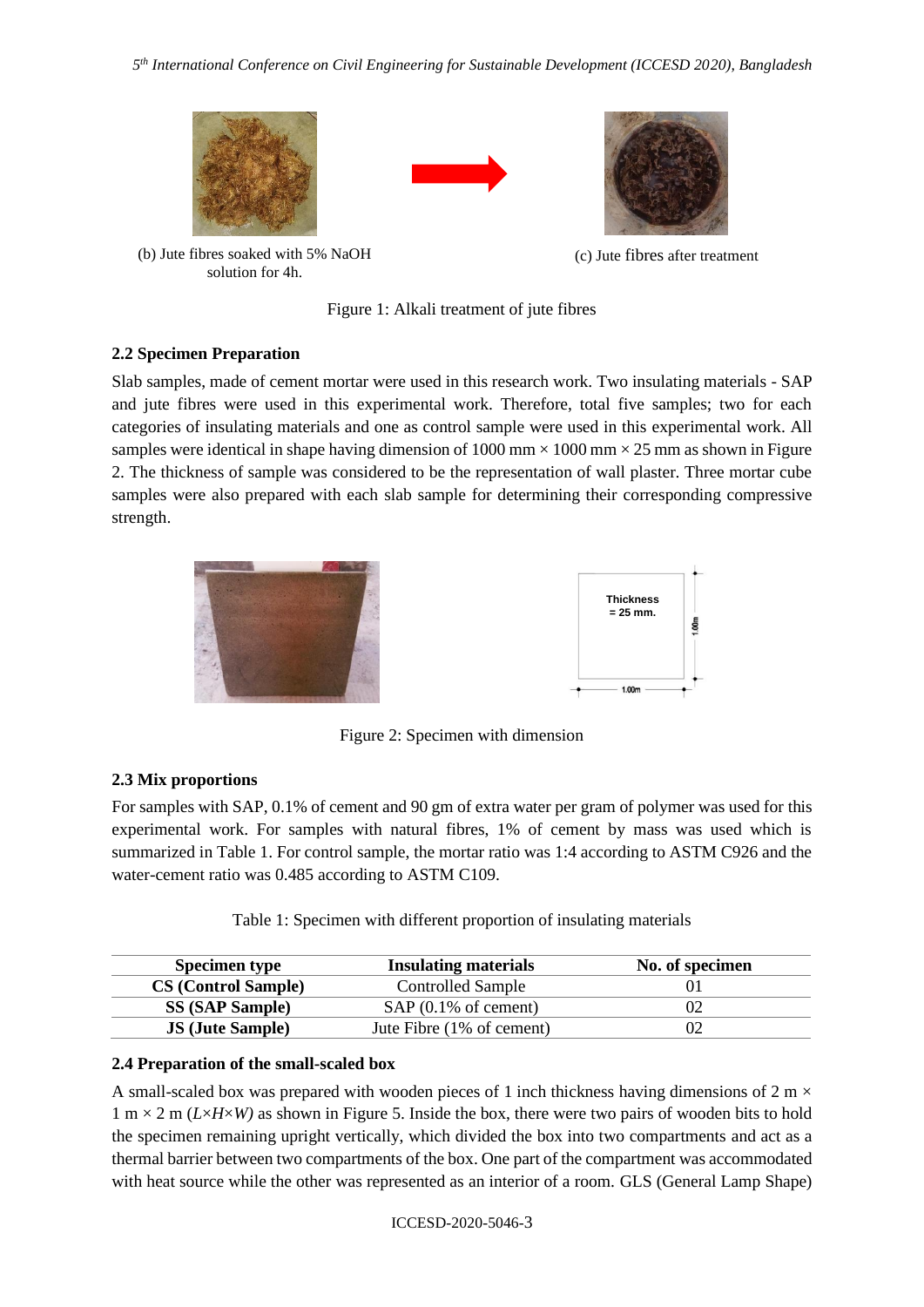bulbs of 800 watt were used as the source of heat to perform the entire test. Holes were made for the passage of wires from heat source, temperature controllers and sensors to outsides of the small-scaled box.



Figure 5: Small-scaled rectangular shape box with different views

The inner portion of the box was covered with PE foam with uniform addition of proper adhesives and the inner side of lid of the box was also covered with the foam to store heat inside the box as shown in Figure 6. The edges of the specimen with wooden bit were also being insulated properly ensuring heat will pass from heat source compartment to other compartment only through the mortar slab sample. All holes were filled with foams and tapes preventing escape of heat from inside to outside of the box.



Figure 6: Insulation of box with PE foam

# **2.5 Data collection process**

Six DHT22 temperature and relative humidity sensors were attached on the slab sample to perform the test covering both the side of the heat source compartment and the opposite side as shown in figure 7 and one sensor was used to record the ambient relative humidity and temperature.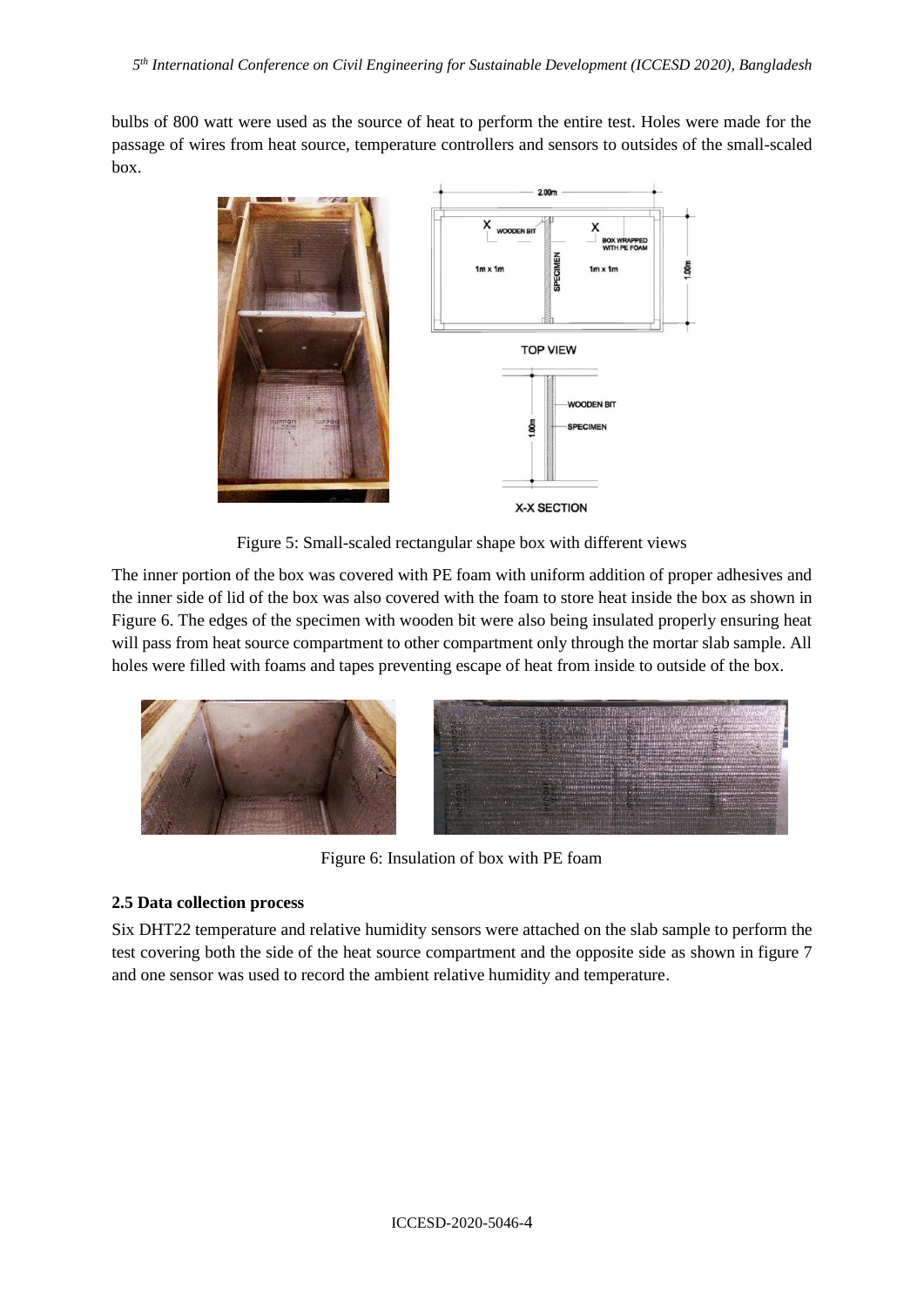

Figure 7: Position of sensors over specimen

Each sensors were attached with serial numbers to identify readings they recorded. All data were collected and recorded from sensors with Arduino connected with a laptop as shown in Figure 8.



Figure 8: Data collection process from sensors

# **3. RESULTS AND DISCUSSION**

The properties of fine aggregate, Jute fibre were determined according the corresponding standard tests and the obtained results are summarized in Table 2 and 3, respectively.

| <b>Test name</b>             | <b>Results</b> | <b>Test method</b>    |
|------------------------------|----------------|-----------------------|
| <b>Specific Gravity</b>      | 2.4            | ASTM C128             |
| <b>Fineness Modulus (FM)</b> | 2.67           | ASTM C <sub>136</sub> |
| Moisture content $(\% )$     | 3.5            | ASTM C 70             |
| Absorption $(\% )$           | 4.6            | ASTM C <sub>128</sub> |
| Unit weight $(Kg/m^3)$       | 498            | ASTM C 29             |

| Table 2: Physical properties of fine aggregate |  |  |
|------------------------------------------------|--|--|
|------------------------------------------------|--|--|

Table 3: Tensile Test results of Jute Fiber Composite

| <b>Tensile Parameters</b>          | <b>Results</b> |  |
|------------------------------------|----------------|--|
| <b>Maximum Deformation (mm)</b>    | 0.98           |  |
| <b>Ultimate Strength (MPa)</b>     | 88             |  |
| <b>Modulus of Elasticity (MPa)</b> | 4295           |  |

The cube samples were divided into several groups with according to the usage of insulating materials in mortar. Each set had different insulating materials. Compressive strengths were tested at 7 days and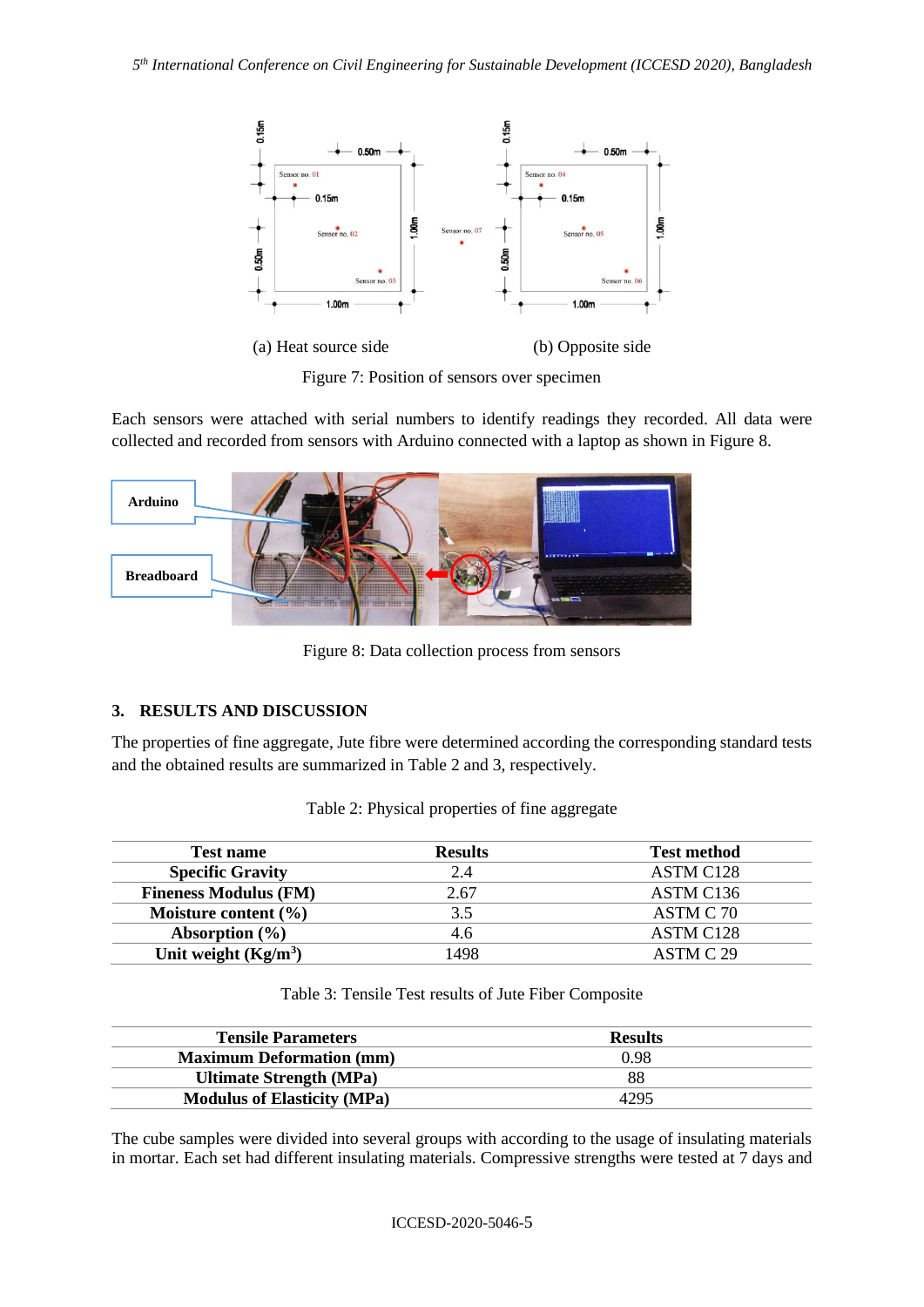28 days after casting. Water curing was carried out for all specimens with their companion cubes except the sample with SAP. SAP samples were air cured for 7 and 28 days after casting.

Cubic samples were tested with mortar ratio of 1:2.75 and water-cement ratio of 0.485 by following test method ASTM C109. The compressive strength of mortar containing the insulating materials along with the controlled samples are presented in Table 4 and 5.

| Sample type              | Mortar age (Days) | Curing medium | Avg. Compressive<br><b>Strength (MPa)</b> |
|--------------------------|-------------------|---------------|-------------------------------------------|
| <b>Controlled Sample</b> |                   | water         | 17.50                                     |
| Jute Sample -01          |                   |               | 23.9                                      |
| Jute Sample-02           |                   |               | 22.3                                      |
| <b>SAP Sample-01</b>     |                   | air           | 21.3                                      |
| <b>SAP Sample-02</b>     |                   |               | 21.5                                      |

Table 4: Mortar Compressive Strength of different samples at 7 days

Table 5: Mortar Compressive Strength of different samples at 28 days

| Sample type              | Mortar age (Days) | <b>Curing medium</b> | Avg. Compressive<br><b>Strength (MPa)</b> |
|--------------------------|-------------------|----------------------|-------------------------------------------|
| <b>Controlled Sample</b> | 28                | water                | 47.6                                      |
| Jute Sample -01          |                   |                      | 27.1                                      |
| Jute Sample-02           |                   |                      | 27.2                                      |
| <b>SAP Sample-01</b>     |                   | air                  | 26.8                                      |
| <b>SAP Sample-02</b>     |                   |                      | 27.1                                      |

### **3.1 Temperature variation at 7 days**

Figure 9 shows the temperature variation graph for control sample. Temperature of two compartments of the box separated by the slab specimen were recorded over time during the test and presented in Figure 9 to Figure 13. Figure 14 also shows the comparison of temperature variation among Jute, SAP and control samples at 7 days.



Figure 9: Temperature Variation for Control Sample at 7 days



Figure 10: Temperature Variation for Jute Sample-1 at 7 days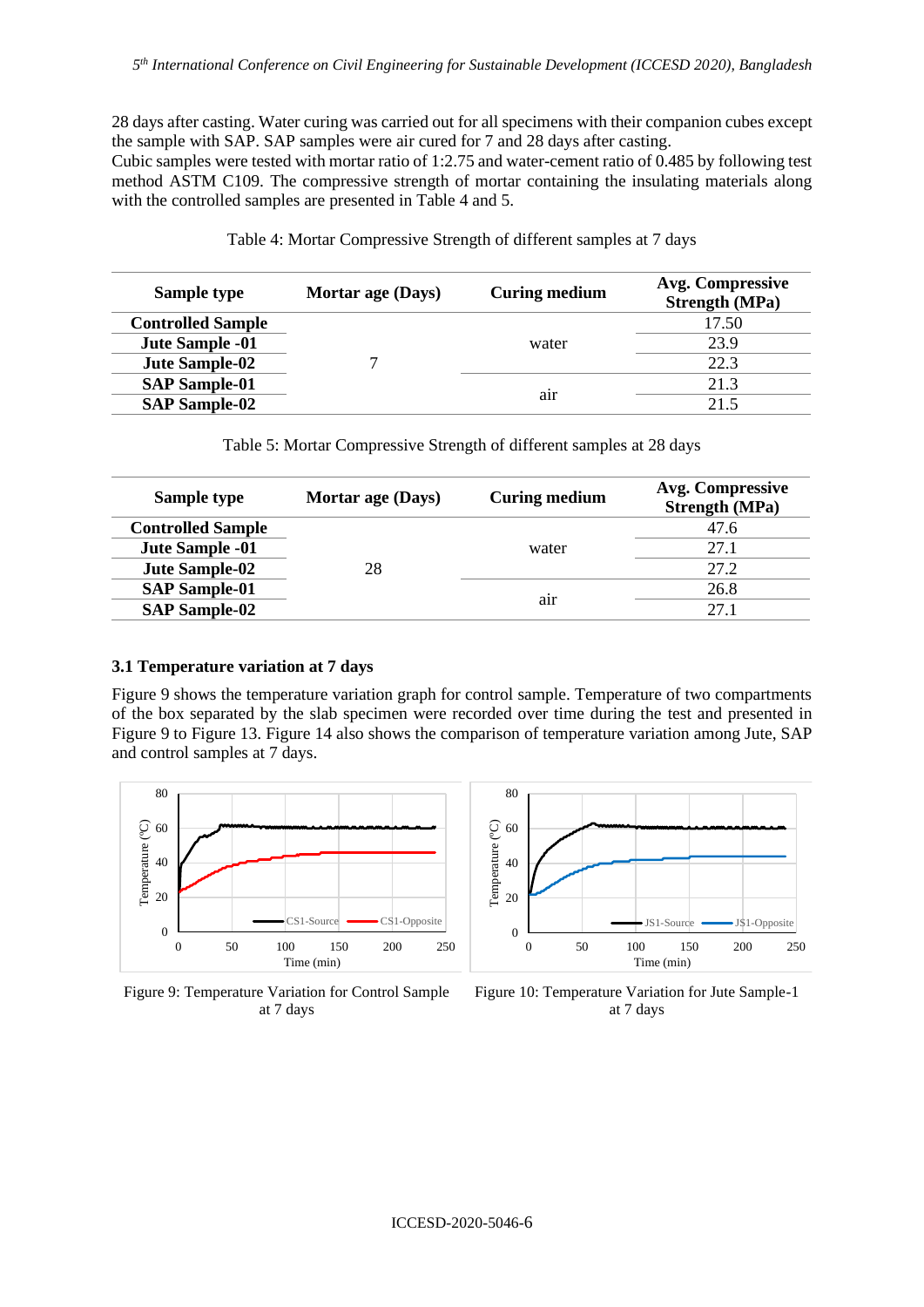





Figure 13: Temperature Variation for SAP Sample-2 at 7 days



Figure 12: Temperature Variation for SAP Sample-1 at 7 days



Figure 14: Temperature variation among different types of insulation at 7 days

### **3.2 Temperature variation at 28 days**

Figure 15 reflects the temperature variation for control sample. Furthermore, Fig. 16 and Fig. 17 show the thermal variation of jute sample and SAP sample respectively after 28 days.

Figure 18 shows that the obtained temperatures are 45 °C, 45 °C and 43 °C for control sample, Jute sample and SAP sample respectively. SAP sample shows 2 °C temperature less than that of other samples. Therefore, it is clearly demonstrated that the thermal performance with SAP sample was better than that of jute sample and control sample after 28 days.



Figure 15: Temperature Variation for Control Sample at 28 days



Figure 16: Temperature Variation for Jute Sample at 28 days